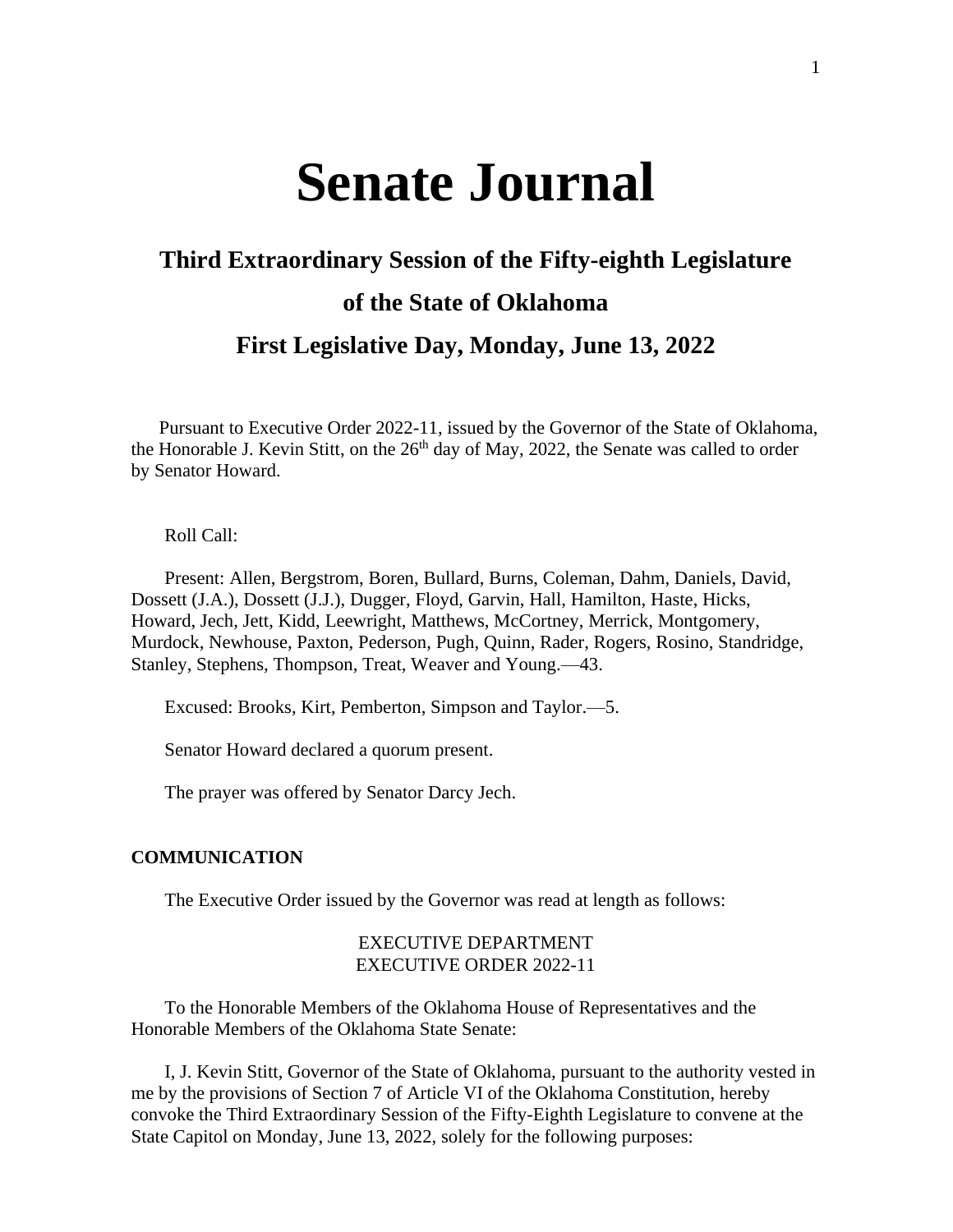- 1. To abolish, reduce, or phase out the state's grocery tax.
- 2. To reduce the state personal income tax.

Copies of this Executive Order shall be distributed to every member of the Oklahoma House of Representatives, every member of the Oklahoma State Senate, the Clerk of the House of Representatives, the Secretary of the Senate, and the Director of the Office of Management and Enterprise Services.

IN WITNESS WHEREOF, I have hereunto set my hand and caused the Great Seal of the State of Oklahoma to be affixed at Oklahoma City, Oklahoma, this 26<sup>th</sup> day of May, 2022.

By the Governor of the State of Oklahoma /s/ Kevin Stitt

Attest: /s/ Brian Bingman, Secretary of State

Senator McCortney moved that pursuant to the provisions of Senate Rules 1-1 and 11- 1, the mileage report, selection of officers, members of the Standing Committees and the Rules of the Senate approved for the 58th Oklahoma Legislature shall continue for the Third Extraordinary Session of the 58<sup>th</sup> Oklahoma Legislature.

Senator McCortney asked unanimous consent, which was the order, that the Joint Rules of the 58th Oklahoma Legislature continue for the Third Extraordinary Session of the 58th Oklahoma Legislature.

#### **FIRST READING**

The following was introduced and read the first time:

**SCR 1XXX** − By McCortney of the Senate and Echols of the House.

A Concurrent Resolution relating to adjournment of the Legislature for a period in excess of three days; and providing reciprocal consent of the Oklahoma State Senate and the Oklahoma House of Representatives to adjournment for a period of time in excess of three days for the duration of the 3rd Extraordinary Session of the 58th Oklahoma Legislature.

#### **UNANIMOUS CONSENT REQUEST DIRECT TO CALENDAR**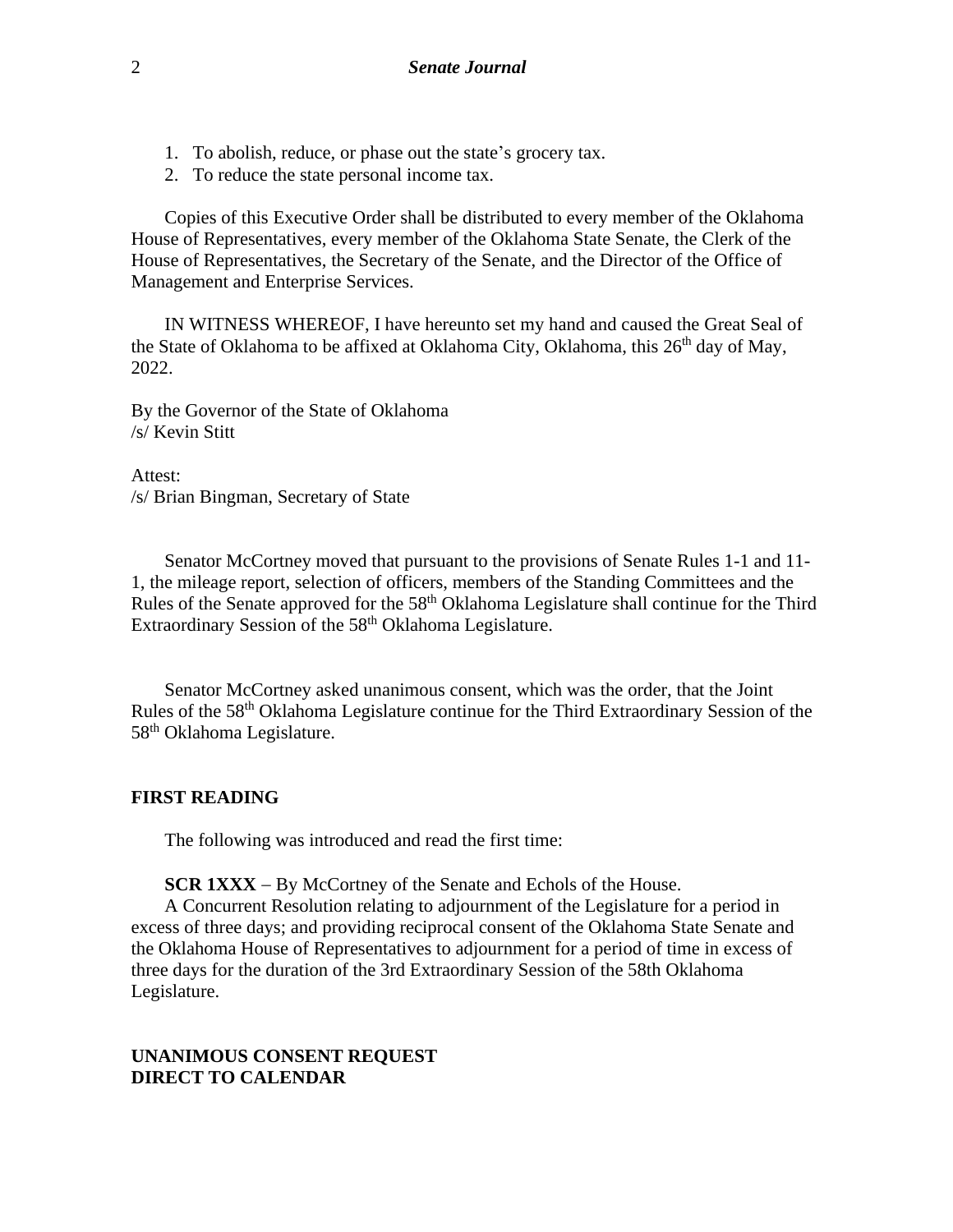Senator McCortney asked unanimous consent to refer **SCR 1XXX** direct to the Calendar for consideration, which was the order.

#### **GENERAL ORDER**

**SCR 1XXX** by McCortney of the Senate and Echols of the House was called up for consideration.

**SCR 1XXX** was adopted upon motion of Senator McCortney and referred for engrossment.

#### **REPORT OF ENGROSSED AND ENROLLED MEASURE**

**SCR 1XXX** was correctly engrossed, properly signed and ordered transmitted to the Honorable House for consideration.

Senator McCortney moved that the Senate recess to the Call of the Chair, which motion was declared adopted.

**\***

The Senate reconvened with Senator Daniels presiding.

#### **MESSAGE FROM THE HOUSE**

Advising passage of and returning the following Engrossed measure:

#### **SCR 1xxx**

The above-numbered measure was referred for enrollment.

#### **REPORT OF ENGROSSED AND ENROLLED MEASURE**

**SCR 1XXX** was correctly enrolled, properly signed and ordered transmitted to the Honorable House for signature of the Speaker.

#### **MESSAGE FROM THE HOUSE**

Advising the signing of and returning Enrolled **SCR 1xxx**.

The above-numbered enrolled measure was transmitted to the Secretary of State.